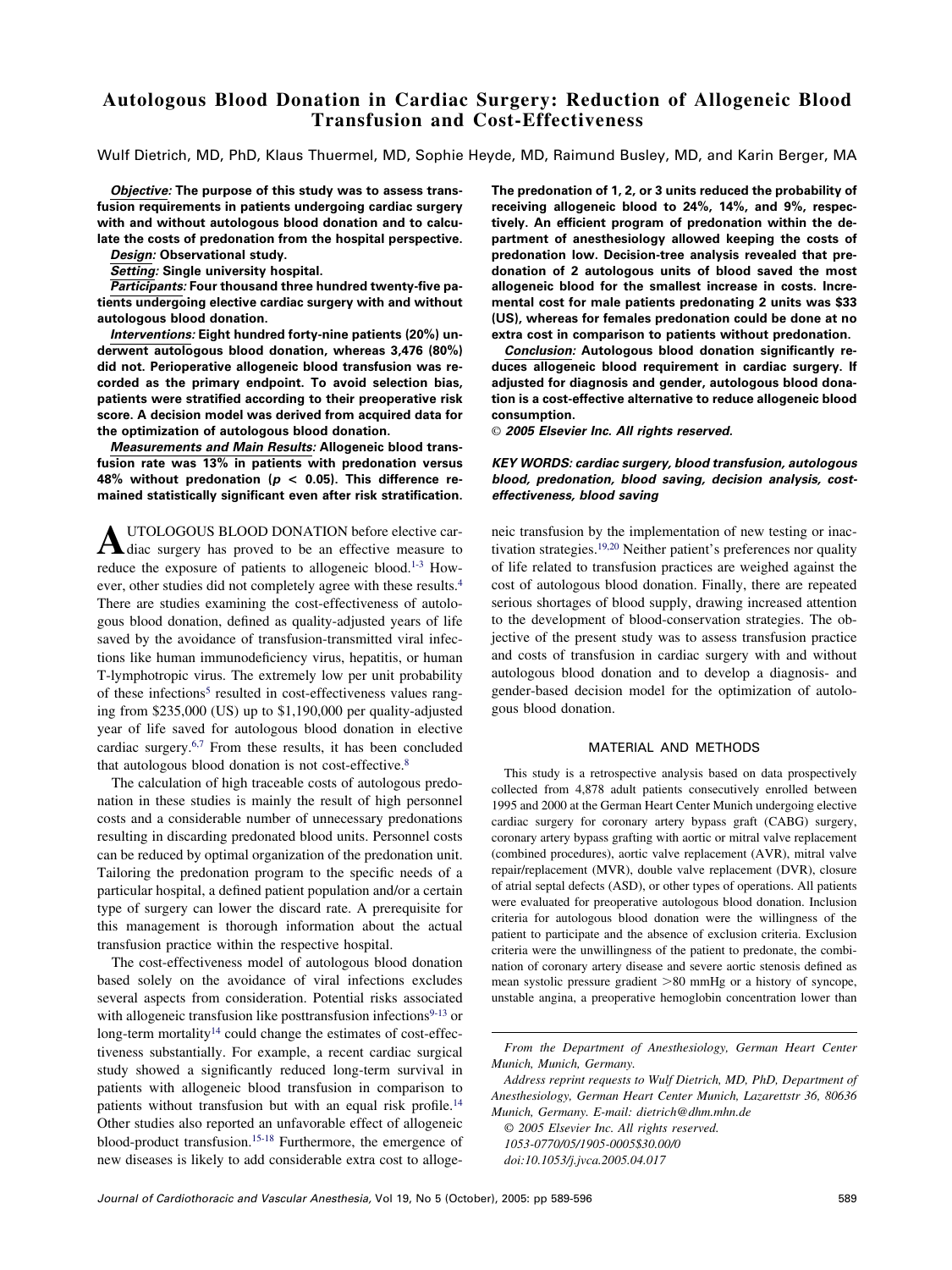11 g/dL, acute infection, tooth extraction within the last 3 days, and a time interval less than 5 days before the operation.

Autologous blood donation (ABD) was carried out on an outpatient basis in the German Heart Center Munich by an anesthesiologist experienced in blood donation and the respective surgical intervention. There was at least 1 session and a maximum of 3 sessions depending on diagnosis, gender, and available time before the operation. To use the capacity of the staff effectively, at least 4 patients donated blood in parallel when possible. Within each session, 6 to 8 mL/kg of whole blood were taken per patient and processed to 1 unit of packed red cells and 1 unit of fresh frozen plasma. The removed blood volume was simultaneously replaced by crystalloids

The maximum storage time of packed cells is 42 days. To avoid the transfusion of very old packed cells or to conflict with the expiration date, predonation was started not earlier than 35 days before the scheduled time of operation. Predonation was usually started 14 to 20 days before the scheduled operation date with a second donation 1 week before operation. The last session of ABD was carried out no later than 5 days before admission to the hospital for surgery.

Demographic and clinical data were documented prospectively according to a standardized database. The preoperative cardiovascular state of patients was assessed according to the New York Heart Association (NYHA) classification. Additionally, the preoperative risk was evaluated with the Cleveland Clinic risk score.<sup>21</sup> Perioperative transfusion was indicated if the hematocrit was less than 21% in female and less than 24 % in male patients or less than 18% during cardiopulmonary bypass. Intravenous anesthesia with sufentanil, midazolam, and pancuronium was used in all patients. The membrane oxygenator was primed with 1,800 mL of crystalloid solution. A high-dose aprotinin regimen (approximately 6 million KIU per patient) was part of the routine protocol. Blood loss was recorded at 6, 12, and 24 hours postoperatively.

A decision model was developed to estimate the number of autologous blood donations necessary to avoid the transfusion of 1 unit of allogeneic blood. Calculation basis was a decision tree. Software for decision tree analysis was Data 3.5 for Windows (Tree Age Software, Williamstown, MA). Decision-tree analysis was conducted for the whole population and for CABG and AVR patients and separately for male and female patients. Decision-tree analysis was not conducted separately for patients of the other diagnosis groups because these groups were too small for sufficient analysis with the underlying decision tree model. Patients who were classified NYHA IV or had a Cleveland Clinic risk score  $>11$  were excluded because most of them were not eligible for ABD. To avoid selection bias, patients were stratified according to their preoperative risk calculated by the Cleveland Clinic risk score.<sup>21</sup>

Costs were calculated from the hospital perspective. Acquisition costs for allogeneic blood units and laboratory material were obtained from the hospital price lists, while costs for staff, investments, and maintenance were obtained from the hospital departments. Because the discarding of autologous units donated but not transfused recently proved to be a main cost driver in autologous blood donation,  $5.22$  the costs of predonated autologous units were taken into account regardless of whether transfused or not. Furthermore, the cost for the predonation of one autologous unit always included 1 autologous fresh frozen plasma. For every patient not undergoing ABD, 2 units of allogeneic blood were procured before surgery. The resulting costs of procurement were taken into account regardless of an actual transfusion because the costs of allocation were incurred anyway.

A sensitivity analysis was conducted to evaluate whether plausible changes in the value of the main variables affected the results of the analysis. Because a wide variation of acquisition costs for allogeneic blood and operating costs for ABD (eg, staff costs dependent on the number of patients predonating simultaneously per day) can occur, a

range of  $\pm 20\%$  of the costs for allogeneic and autologous blood was taken to test the robustness of the results.

Statistical analysis was carried out with StatView for Windows (Abacus Concepts, Inc, Berkeley, CA, 1996). Groups were compared using the unpaired Student *t* test for continuous variables or Mann-Whitney *U* test, if appropriate. The chi-square test was used to analyze discrete variables. Data are presented as mean  $\pm$  standard deviation. A *p* value of less than 0.05 was considered significant.

#### RESULTS

Analysis was based on a total of 4,325 patients, including 2,742 CABG, 60 combined procedures, 717 AVR, 369 MVR, 82 DVR, 94 ASD, and 261 patients undergoing other procedures. Out of the 4,878 originally documented patients, 13 were excluded from decision-tree analysis because of invalid data sets and 540 patients because they were classified NYHA IV or had a preoperative Cleveland Clinic risk score  $>11$ . Only six of the patients classified NYHA IV underwent autologous blood donation. Patient characteristics and clinical data are shown in [Table 1.](#page-2-0)

The proportion of patients participating in the ABD program was 20% (849/4,325) in the entire study population, 16% (437/2,742) in the CABG group, and 26% (184/717) in the AVR group. No adverse events because of blood donation were observed. Thirteen percent of patients undergoing ABD received allogeneic blood during their hospital stay, whereas 48% of the patients without predonation received allogeneic transfusion (CABG,  $15\% \text{ v } 46 \%$ ; AVR,  $12\% \text{ v } 50\%$ ,  $p < 0.05$  each) [\(Fig 1\)](#page-2-0). Patients without predonation received  $1.68 \pm 3.35$ (mean  $\pm$  SD) allogeneic packed cell units, whereas patients in the autologous group got  $0.42 \pm 1.76$  units ( $p < 0.05$ ) (CABG patients,  $1.53 \pm 2.88$  *v*  $0.50 \pm 1.88$ ; AVR patients,  $1.45 \pm 2.32$  $\nu$  0.25  $\pm$  0.80 U, respectively; all  $p < 0.05$ ) [\(Fig 2\)](#page-3-0). Patients with predonation received a higher total number of any transfusion (autologous and allogeneic) compared with patients without predonation (2.38  $v$  1.68 U,  $p < 0.05$ ). This difference was statistically significant only for male patients but not for female patients [\(Table 2\)](#page-4-0). In the ASD closure group, 57% of patients underwent ABD, none of them receiving allogeneic blood.

The preoperative hemoglobin concentration was significantly lower in patients with predonation, yet still within the physiologic range. However, hemoglobin concentration at discharge from the intensive care unit was significantly higher in these patients. Twenty-nine percent of the autologous packed cells were not transfused and discarded. The discard rate was higher in male (32%) compared with female patients (19%) (*p*  $0.05$ . After stratification of patients according to the Cleveland Clinic risk score, differences in transfusion events still were significant [\(Fig 1\)](#page-2-0). Transfusion-related data stratified for male and female patients are shown in [Table 2.](#page-4-0)

Data from the decision-tree model are depicted in [Figure 2](#page-3-0) and [Table 3.](#page-4-0) Generally, the probability of patients with predonation to receive allogeneic blood decreased with an increasing number of predonated autologous blood units. However, the additional reduction in donor exposure rate decreased with an increasing number of predonated autologous units.

Female patients, regardless of whether undergoing ABD or not, were transfused more frequently and to a higher extent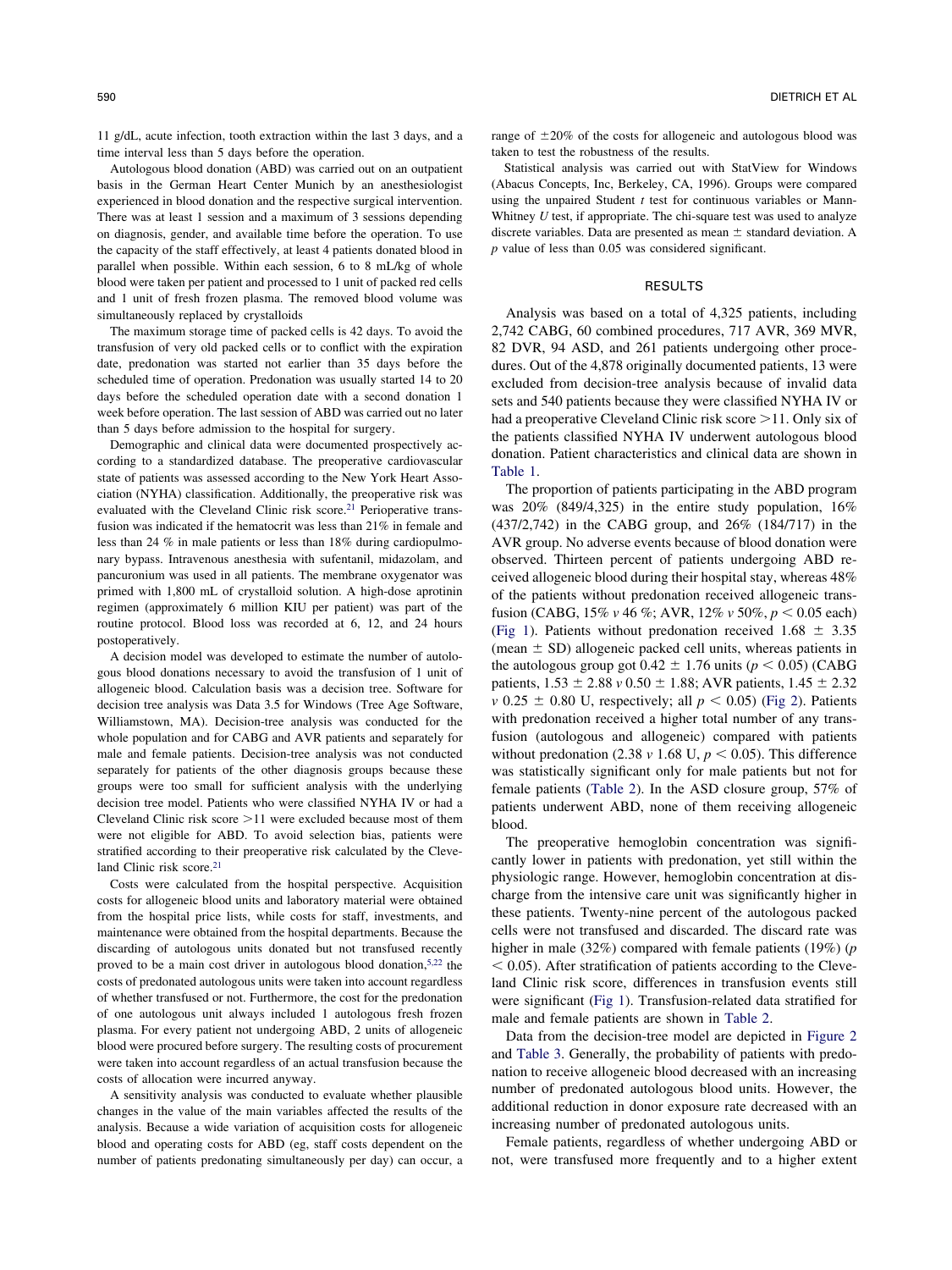<span id="page-2-0"></span>

| Table 1. Demographic and Omncar Data |               |                     |               |               |               |               |               |               |  |  |  |  |
|--------------------------------------|---------------|---------------------|---------------|---------------|---------------|---------------|---------------|---------------|--|--|--|--|
|                                      |               | <b>All Patients</b> |               | CABG          |               | AVR           | ASD           |               |  |  |  |  |
|                                      | ABD           | <b>NABD</b>         | ABD           | <b>NABD</b>   | ABD           | <b>NABD</b>   | ABD           | <b>NABD</b>   |  |  |  |  |
| Number of patients (%)               | 849 (20)      | 3476 (80)           | 437 (16)      | 2305 (84)     | 184 (26)      | 533 (74)      | 54 (57)       | 40 (43)       |  |  |  |  |
| Female/male (%)                      | 27/73         | 33/67               | 14/86         | 25/75         | 32/68         | 42/58         | 28/26         | 27/13         |  |  |  |  |
| Age $(y)$                            | $59 \pm 13*$  | $64 \pm 12$         | $63 \pm 8*$   | $66 \pm 10$   | $57 \pm 13*$  | $66 \pm 13$   | $42 \pm 14$   | $42 \pm 18$   |  |  |  |  |
| Weight, female (kg)                  | $66 \pm 10$   | $66 \pm 12$         | $69 \pm 11$   | $68 \pm 11$   | $67 \pm 11$   | $65 \pm 11$   | $65 \pm 9$    | $61 \pm 9$    |  |  |  |  |
| Weight, male (kg)                    | $82 \pm 11*$  | $79 \pm 12$         | $82 \pm 11*$  | $80 \pm 12$   | $83 \pm 11*$  | $78 \pm 11$   | $79 \pm 11$   | $79 \pm 21$   |  |  |  |  |
| Previous heart surgery (%)           | 10            | 11                  | 6             | 6             | 9             | 14            | 6             | 5.            |  |  |  |  |
| ECC (min)                            | $96 \pm 40*$  | $101 \pm 53$        | $96 \pm 41$   | $98 \pm 53$   | $92 \pm 23$   | $94 \pm 29$   | $59 \pm 30$   | $49 \pm 27$   |  |  |  |  |
| Hb preop, male (g/dL)                | $133 \pm 12*$ | $140 \pm 17$        | $132 \pm 11*$ | $141 \pm 15$  | $133 \pm 10*$ | $139 \pm 19$  | $144 \pm 11$  | $140 \pm 20$  |  |  |  |  |
| Hb discharge ICU, male (g/dL)        | $117 \pm 13*$ | $111 \pm 13$        | $116 \pm 13*$ | $111 \pm 13$  | $121 \pm 14*$ | $112 \pm 13$  | $132 \pm 41*$ | $112 \pm 14$  |  |  |  |  |
| Hb preop, female (g/dL)              | $122 \pm 13*$ | $129 \pm 16$        | $121 \pm 9*$  | $129 \pm 14$  | $120 \pm 11*$ | $128 \pm 15$  | $127 \pm 12*$ | $137 \pm 10$  |  |  |  |  |
| Hb discharge ICU, female (g/dL)      | $113 \pm 12*$ | $110 \pm 13$        | $112 \pm 10$  | $110 \pm 13$  | $115 \pm 12$  | $111 \pm 14$  | $111 \pm 10$  | $114 \pm 12$  |  |  |  |  |
| Total blood loss, male (mL)          | $772 \pm 536$ | $802 \pm 636$       | $802 \pm 470$ | $799 \pm 568$ | $687 \pm 579$ | $659 \pm 556$ | $564 \pm 299$ | $404 \pm 264$ |  |  |  |  |
| Total blood loss, female (mL)        | $559 \pm 508$ | $632 \pm 474$       | $713 \pm 741$ | $676 \pm 437$ | $416 \pm 271$ | $501 \pm 419$ | $424 \pm 332$ | $595 \pm 669$ |  |  |  |  |

**Table 1. Demographic and Clinical Data**

NOTE. Only patients classified NYHA I to NYHA III and/or Cleveland Clinic risk score <11 are taken into consideration. If not otherwise depicted, values are given in mean  $\pm$  SD. After risk adjustment according to the Cleveland Clinic risk score the differences in weight and ECC time were no longer statistically significant.

Abbreviations: ABD, autologous blood donation; NABD, no autologous blood donation; Hb, hemoglobin concentration; ECC, extracorporeal circulation.

 $*$ *p*  $<$  0.05.

compared with male patients [\(Table 2\)](#page-4-0). Accordingly, the residual probability of receiving allogeneic blood could not be reduced to the same degree in female compared with male patients. Because of the lower discard rate (ie, the lower number of unnecessarily predonated units), costs for female patients predonating 2 units were equal or even lower than for female patients without predonation.

The cost structure of autologous and allogeneic blood is



**Fig 1. The left panel shows the percentage of patients receiving allogeneic blood stratified according to their preoperative Cleveland Clinic risk score. Patients with a risk score >11 are excluded from this figure because these were all high-risk patients. The right panel shows the percentage of patients receiving allogeneic blood according to the type of operation. The differences between patients with and without predonation were statistically significant at all points. MVR/R, mitral valve repair/replacement.**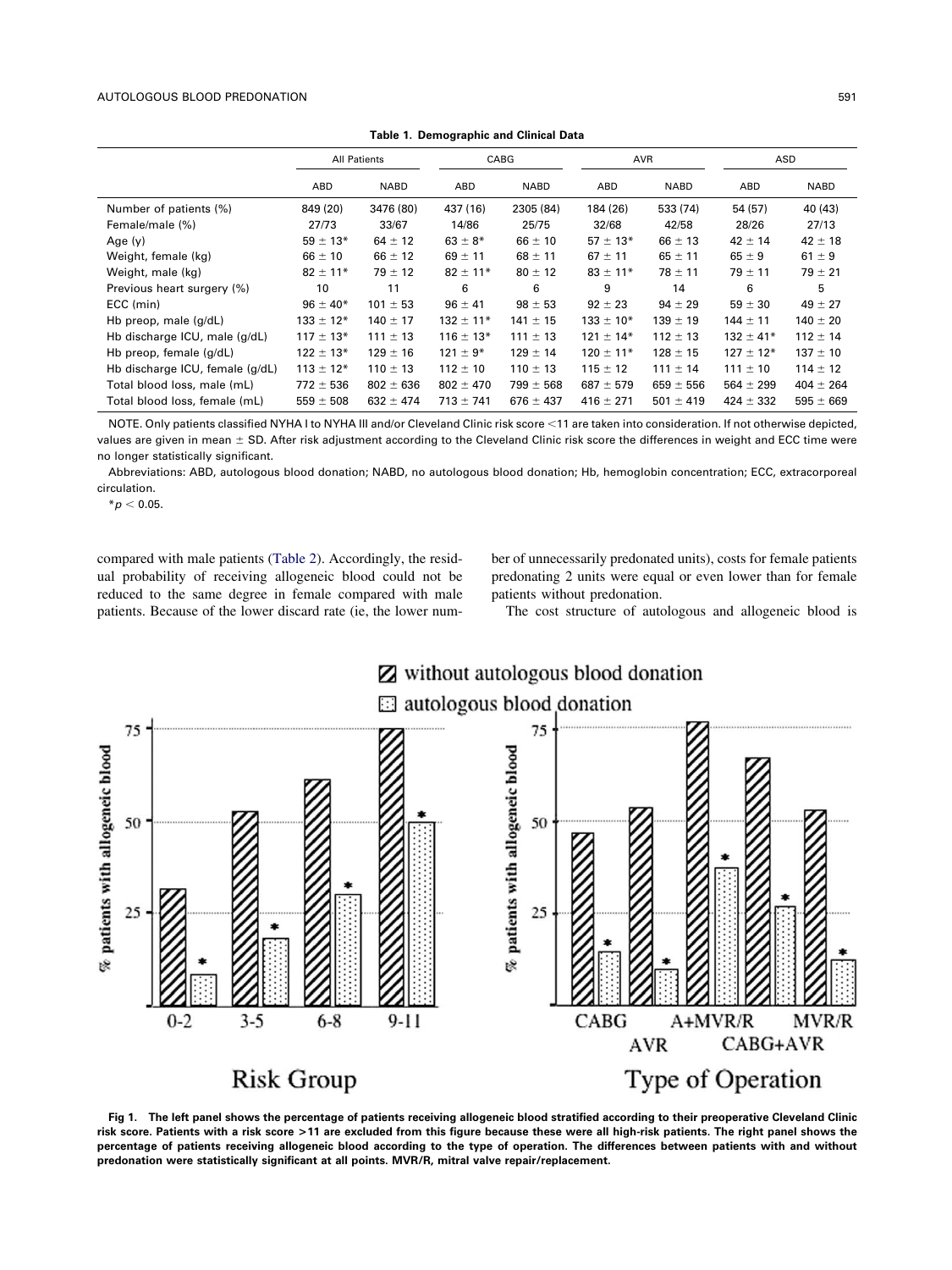<span id="page-3-0"></span>

**Fig 2. Two examples of the decision-tree analysis. The top panel shows the allocation of male CABG patients to the predonation and nonpredonation group and depicts the percentage of patients with allogeneic transfusion (%) according to the number of predonated autologous units. The bottom panel gives the same information for female patients.**

shown in [Tables 4](#page-4-0) and [5.](#page-5-0) The personnel costs were calculated under the assumption of 6 patients per predonation session using 4 donation chairs simultaneously. In this model, the physician's working time for 6 donations is 90 minutes, and the total personnel cost per autologous unit amounts to \$31. Costs for the procuring of 2 allogeneic units, even if not transfused, amount to \$29.

Sensitivity analysis did not alter the results in a substantial way [\(Table 6\)](#page-5-0). However, taking into account another 20% cost reduction for 1 autologous unit, transfusion costs for a male patient predonating 2 autologous units converged toward those for a male patient without predonation (\$159 for autologous predonation *v* \$158 for no predonation).

# DISCUSSION

This study shows that the predonation of autologous blood is an effective practice in order to reduce allogeneic blood transfusion with an acceptable cost in cardiac surgery. The decision model shows that the predonation of 2 autologous units before CABG or AVR surgery keeps the best balance between the reduction of the risk probability of receiving allogeneic transfusion and associated costs, whereas the predonation of 3 units increases the respective expenses substantially (Fig 2). The reduction of allogeneic donor exposure from 48% to 13% in the entire study population was similar or even superior compared with other blood conservation strategies. For example, the preoperative administration of recombinant erythropoietin did not influence the residual probability of receiving allogeneic blood in cardiac surgery,<sup>23</sup> or reduced it from  $67\%$  to  $11\%$ , depending on population, blood loss, and the respective study protocol[.24](#page-6-0) Acute normovolemic hemodilution seems to be only effective with high initial hematocrit, low target hematocrit after acute normovolemic hemodilution, and high surgical blood loss[.25](#page-6-0) Pharmacologic methods of blood conservation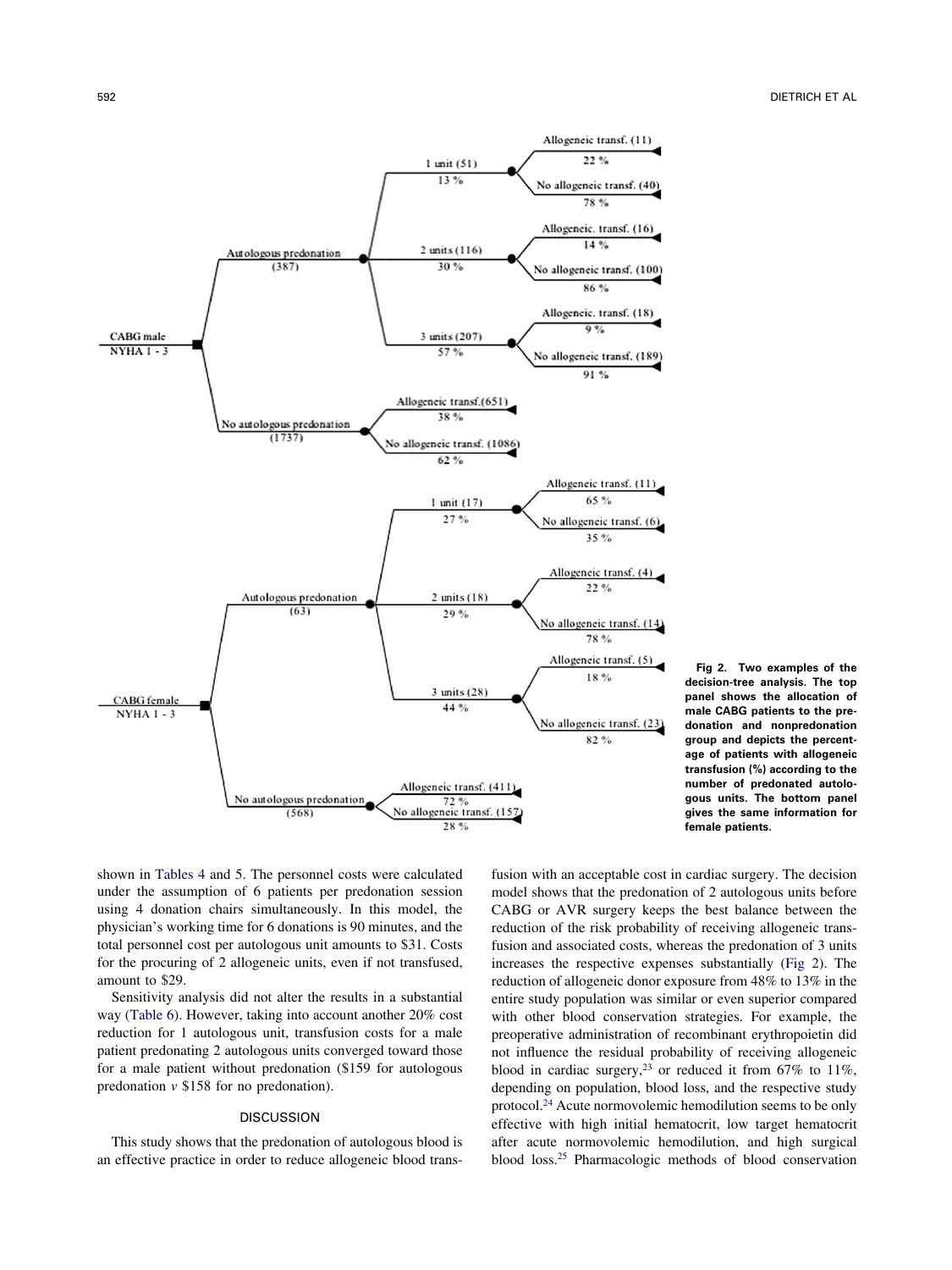<span id="page-4-0"></span>

|              |        |            | Allogeneic (%) | Allogeneic (Units) | Total (Units)    |
|--------------|--------|------------|----------------|--------------------|------------------|
| All patients | Female | ABD (27%)  | 21             | $0.57 \pm 1.98*$   | $2.55 \pm 2.16$  |
|              |        | NABD (33%) | 68             | $2.30 \pm 3.30$    | $2.30 \pm 3.30$  |
|              | Male   | ABD (73%)  | 10             | $0.36 \pm 1.67*$   | $2.31 \pm 1.95*$ |
|              |        | NABD (67%) | 38             | $1.38 \pm 3.33$    | $1.38 \pm 3.33$  |
| CABG         | Female | ABD (14%)  | 31             | $0.98 \pm 2.40*$   | $2.98 \pm 2.41$  |
|              |        | NABD (25%) | 72             | $2.41 \pm 3.20$    | $2.41 \pm 3.20$  |
|              | Male   | ABD (86%)  | 12             | $0.41 \pm 1.77*$   | $2.44 \pm 1.99*$ |
|              |        | NABD (75%) | 37             | $1.25 \pm 2.70$    | $1.25 \pm 2.70$  |
| <b>AVR</b>   | Female | ABD (32%)  | 20             | $0.34 \pm 0.78*$   | $2.41 \pm 1.10$  |
|              |        | NABD (42%) | 71             | $1.93 \pm 2.27$    | $1.93 \pm 2.27$  |
|              | Male   | ABD (68%)  | 8              | $0.21 \pm 0.81*$   | $2.09 \pm 1.32*$ |
|              |        | NABD (58%) | 35             | $1.10 \pm 2.29$    | $1.10 \pm 2.29$  |

**Table 2. Transfusion-Related Data Separated by Type of Operation and Gender**

NOTE. The percentage of male and female patients within the groups with and without predonation is presented.

Abbreviations: Allogeneic (%), percentage of patients receiving allogeneic transfusion; Allogeneic (units), number of allogeneic units transfused; Total, allogeneic and autologous blood transfused; ABD, autologous blood donation; NABD, no autologous blood donation.

 $* p < 0.05$ , patients with predonation versus patients without predonation.

such as high-dose aprotinin also reduce blood requirement by approximately 50%[,26](#page-6-0) showing good cost-effectiveness[.27](#page-7-0) In contrast to the CABG and AVR groups, predonation in patients undergoing ASD closure, which is a simple procedure almost never requiring allogeneic blood transfusion, turned out to be costly and without relevant blood savings in the present study. Therefore, it is concluded, that predonation of autologous blood is neither medically nor economically indicated in ASD closure procedures. Based on the present data, the authors eliminated predonation for ASD closure almost totally in this institution.

Costs were calculated from the hospital perspective considering hospital purchase prices. The costs for 1 autologous unit (\$80) in this study amounted to 77% of that for 1 allogeneic unit (\$103). The lower costs of 1 autologous unit are the result of low collection costs resulting from predonation at the same institution where surgery takes place. In a department specializing in autologous predonation personnel costs can be cut dramatically by simultaneous donation of several patients. The amount of \$80 agrees closely with studies also performing ABD and surgery at the same institution[.22](#page-6-0) In contrast, cost

**Table 3. Results of the Decision-Tree Analysis**

|              | Patients<br>(n) | Allogeneic<br>Blood (%) | Units<br>(Mean) | Cost<br>(USD) |
|--------------|-----------------|-------------------------|-----------------|---------------|
| Male         |                 |                         |                 |               |
| ABD, 1 unit  | 78              | 18                      | 1.6             | 170           |
| ABD, 2 units | 206             | 11                      | 1.9             | 191           |
| ABD, 3 units | 337             | 8                       | 2.8             | 276           |
| <b>NABD</b>  | 2.341           | 38                      | 1.4             | 158           |
| Female       |                 |                         |                 |               |
| ABD, 1 unit  | 49              | 35                      | 2.3             | 145           |
| ABD, 2 units | 78              | 22                      | 2.5             | 212           |
| ABD, 3 units | 101             | 13                      | 3.1             | 303           |
| <b>NABD</b>  | 1.135           | 68                      | 2.3             | 244           |
|              |                 |                         |                 |               |

Abbreviations: ABD, autologous blood donation; NABD, patients without predonation; Allogeneic Blood (%), percent of patients with allogeneic blood transfusion; Units, total blood volume transfused (autologous and allogeneic); Costs, transfusion-related costs for 1 patient of the respective group; USD, US dollars.

studies calculating very high cost-effectiveness values for autologous predonation were based on autologous unit costs 30% above the per unit costs for allogeneic blood[.5,6](#page-6-0) The purchase of autologous blood from a commercial donor center is more expensive compared with a predonation department within the hospital. Personnel costs are the pivotal point for cost calculation of autologous predonation; the more effective the working time is used, the lower the costs of 1 autologous unit. The authors based the cost calculation on 6 patients per predonation session and 4 patients predonating simultaneously on 4 chairs. One physician can perform this work within 1 or 1.5 hours. This organization renders the program cost-effective.

**Table 4. Cost Structure of 1 Autologous Blood Unit**

|                                      | Cost (USD) |
|--------------------------------------|------------|
| Variable costs                       |            |
| Blood bag                            | 13         |
| Serologic material                   | 12         |
| Other materials                      | 5          |
| Preparation blood bank               | 5          |
| Infusion                             | 3          |
| Fixed costs                          |            |
| Investments                          | 10         |
| Repairs/maintenance/rate of interest | 1          |
| Staff costs                          |            |
| Physicians                           | 12         |
| <b>Nurses</b>                        | 13         |
| Secretary                            | 6          |
| Total costs for 1 autologous PRC/FFP | 80         |

NOTE. Other materials include syringes, swabs, and others. Investments include among others the costs of 4 donation chairs, a centrifuge, and a refrigerator and are calculated to amount to \$60,000. An amortization per 10 years is used. Costs for repairs, maintenance, and rate of interest are calculated with 13% of investments. Working time of physicians, nurses, and secretary is estimated at 15, 30, and 15 minutes per patient, respectively, under the assumption of 6 predonations per day.

Abbreviations: PRC, packed red cells, FFP, fresh frozen plasma; USD, US dollars.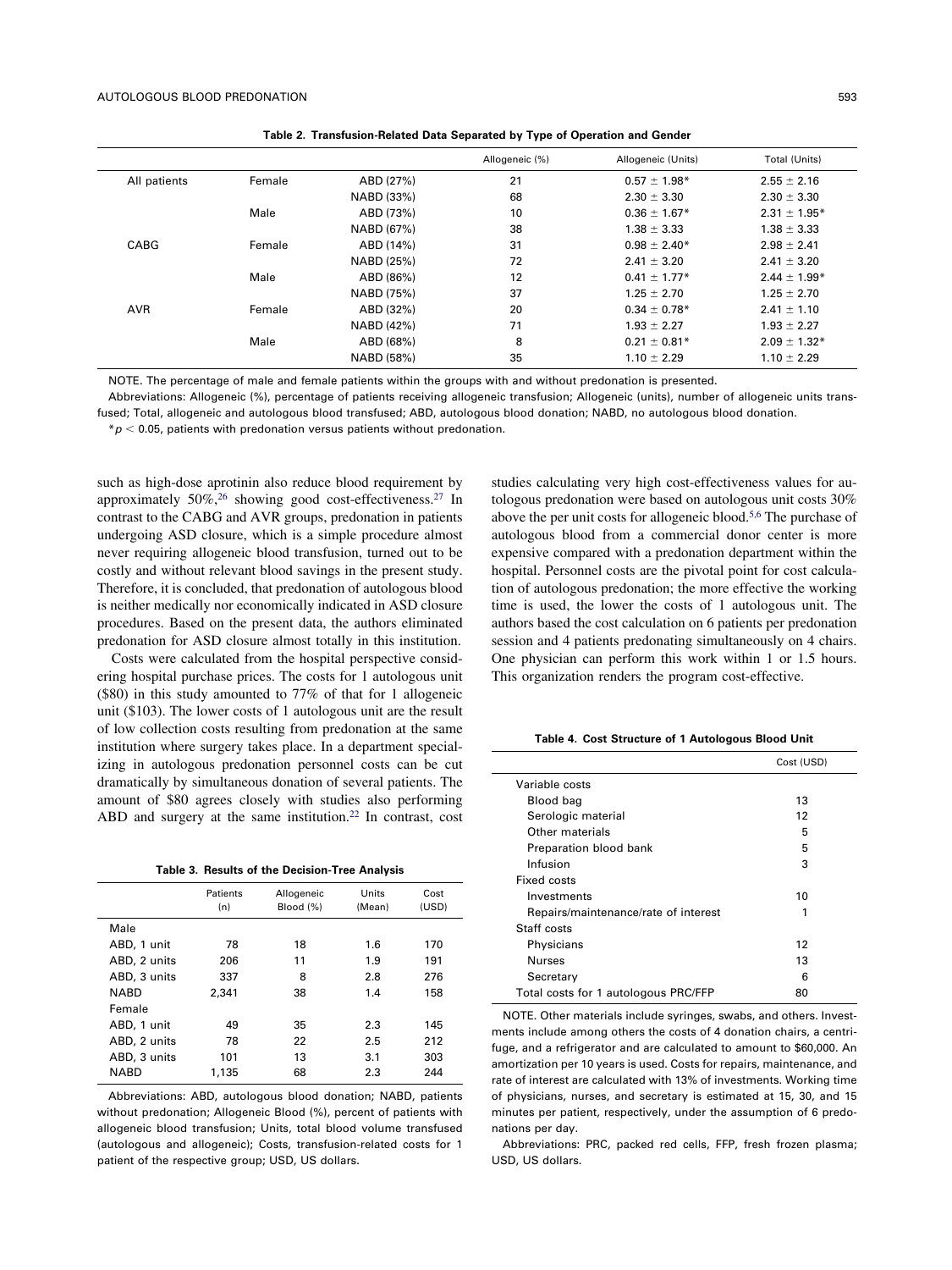**Table 5. Cost Structure of 1 Allogeneic Blood Unit**

<span id="page-5-0"></span>

|                                        | Cost (USD) |
|----------------------------------------|------------|
| Variable costs                         |            |
| Price of 1 unit PRC                    | 69         |
| Cross-matching                         | 0.5        |
| Screening for antibodies               | 2          |
| Transfusion set/bedside test card      | 2          |
| Other materials                        | 1          |
| <b>Transport costs</b>                 |            |
| Additional charges for nights/holidays | 2          |
| Fixed costs                            |            |
| Investments                            | 2          |
| Repair/maintenance/rate of interest    | 0.20       |
| Staff costs                            |            |
| Blood bank/MTA                         | 23         |
| Total costs                            | 103        |

NOTE. Other materials include syringes, swabs, and others. Investments are calculated to amount to \$188,000. An amortization per 10 years is used. Costs for repair, maintenance, and rate of interest are calculated with 13% of investments. Personnel costs are estimated on the basis of a total working time of 60 minutes total per unit.

Abbreviations: PRC, packed red cells; MTA, medical technical assistant; USD, US dollars.

Discarding unnecessarily predonated units increases the cost of autologous predonation. The discard rate of 32% in male and 19% in female patients appears fairly high at first sight. However, the respective control group without predonation had a transfusion rate of roughly 50%. Therefore, the discard rate is within the expected range.

In accordance with other studies, autologous predonation patients received a higher number of any transfusion (autologous and allogeneic) than patients without predonation, supporting previous findings that autologous blood donors are more likely than nondonors to receive any transfusion[.1](#page-6-0)[,28](#page-7-0) Despite the fact that predonating patients had a lower preoperative hematocrit compared with controls, their hematocrit at discharge was found to be higher compared with controls. This fact must be interpreted as "overtransfusion" or a more liberal transfusion indication for autologous compared with allogeneic units. However, a more restrictive transfusion regimen alone would not alter cost estimates in this model because expenses of predonated autologous units were taken into account regardless of whether transfused or not.

A further reduction of the costs for 1 autologous unit of 20% or a 20% increase of the per unit costs for allogeneic blood would almost equalize the costs of a male ABD patient predonating 2 units to the costs of a male patient without predonation. Whereas a further reduction of the costs for 1 autologous unit would only be practicable by a high turnover of patients reducing per unit staff and fixed expenses, an increase in the costs for 1 allogeneic unit of 10% to 20% by the implementation of a new testing or inactivation strategy is quite realistic[.20](#page-6-0)

The numbers of predonated autologous units necessary to avoid 1 allogeneic unit were chosen as an endpoint in order to express the potential of autologous predonation to save allogeneic blood. Overall, the donation of 1.5 autologous units saved 1 allogeneic unit for additional expenses of \$19. At the same time, the residual risk of receiving allogeneic blood is reduced from 48% to 13%. This suggests a good relationship between traceable costs and clinical benefit. This relationship is especially pronounced in female predonating patients who actually saved money compared with controls. This finding is mainly because of the high transfusion rate in female patients, leading to a low discard rate and indicated that autologous predonation is more effective in operations with a higher transfusion probability. On the other hand, in male patients with an overall transfusion rate less than 50%, the discard rate of autologous units is higher. Derived from the decision analysis, the authors usually take only 2 units of autologous blood from male patients, whereas an attempt is made to get 3 units from female patients for most operations, when permitted by the preoperative schedule. However, higher per patient costs of up to \$51 (CABG male) still seem economically reasonable if compared with other blood-conservation strategies like intraoperative salvage with expenses of about \$300 per patient<sup>29</sup> or preoper-

|  | Table 6. Sensitivity Analysis |  |  |
|--|-------------------------------|--|--|
|--|-------------------------------|--|--|

|              | <b>Entire Study</b><br>Population<br>Costs | Allog.<br>$-20%$ | Allog.<br>$+20%$ | Autol.<br>$-20%$ | Autol.<br>$+20%$ | <b>CABG Costs</b> | Allog.<br>$-20%$ | Allog.<br>$+20%$ | Autol.<br>$-20%$ | Autol.<br>$+20%$ | <b>AVR Costs</b> | Allog.<br>$-20%$ | Allog.<br>$+20%$ | Autol.<br>$-20%$ | Autol.<br>$+20%$ |
|--------------|--------------------------------------------|------------------|------------------|------------------|------------------|-------------------|------------------|------------------|------------------|------------------|------------------|------------------|------------------|------------------|------------------|
| Male         |                                            |                  |                  |                  |                  |                   |                  |                  |                  |                  |                  |                  |                  |                  |                  |
| ABD, 1 unit  | 170                                        | 138              | 166              | 137              | 169              | 164               | 146              | 179              | 146              | 179              | 132              | 121              | 142              | 116              | 148              |
| ABD, 2 units | 191                                        | 185              | 197              | 159              | 224              | 197               | 190              | 205              | 165              | 230              | 181              | 177              | 184              | 148              | 213              |
| ABD, 3 units | 276                                        | 269              | 283              | 228              | 325              | 277               | 270              | 284              | 228              | 325              | 263              | 259              | 267              | 214              | 311              |
| <b>NABD</b>  | 158                                        | 131              | 187              | 158              | 158              | 148               | 119              | 171              | 148              | 148              | 131              | 108              | 153              | 131              | 131              |
| Female       |                                            |                  |                  |                  |                  |                   |                  |                  |                  |                  |                  |                  |                  |                  |                  |
| ABD, 1 unit  | 145                                        | 132              | 158              | 129              | 161              | 220               | 191              | 246              | 202              | 235              | 93               | 91               | 96               | 77               | 109              |
| ABD, 2 units | 212                                        | 202              | 223              | 180              | 245              | 251               | 234              | 270              | 220              | 284              | 283              | 258              | 307              | 250              | 315              |
| ABD, 3 units | 303                                        | 290              | 315              | 254              | 351              | 329               | 312              | 347              | 281              | 378              | 266              | 262              | 271              | 218              | 315              |
| <b>NABD</b>  | 244                                        | 197              | 290              | 244              | 244              | 255               | 204              | 302              | 255              | 255              | 205              | 165              | 244              | 205              | 205              |

NOTE. Sensitivity analysis of the transfusion-related costs as given in [Table 3.](#page-4-0)

Abbreviations: Costs, transfusion costs in US dollars for 1 patient of the respective group as derived from decision-tree analysis without variation of price; Allog., 1-way sensitivity analysis resulting from a 20% variation of the costs for an allogeneic unit; Autol., 1-way sensitivity analysis resulting from a 20% variation of the costs for an autologous unit.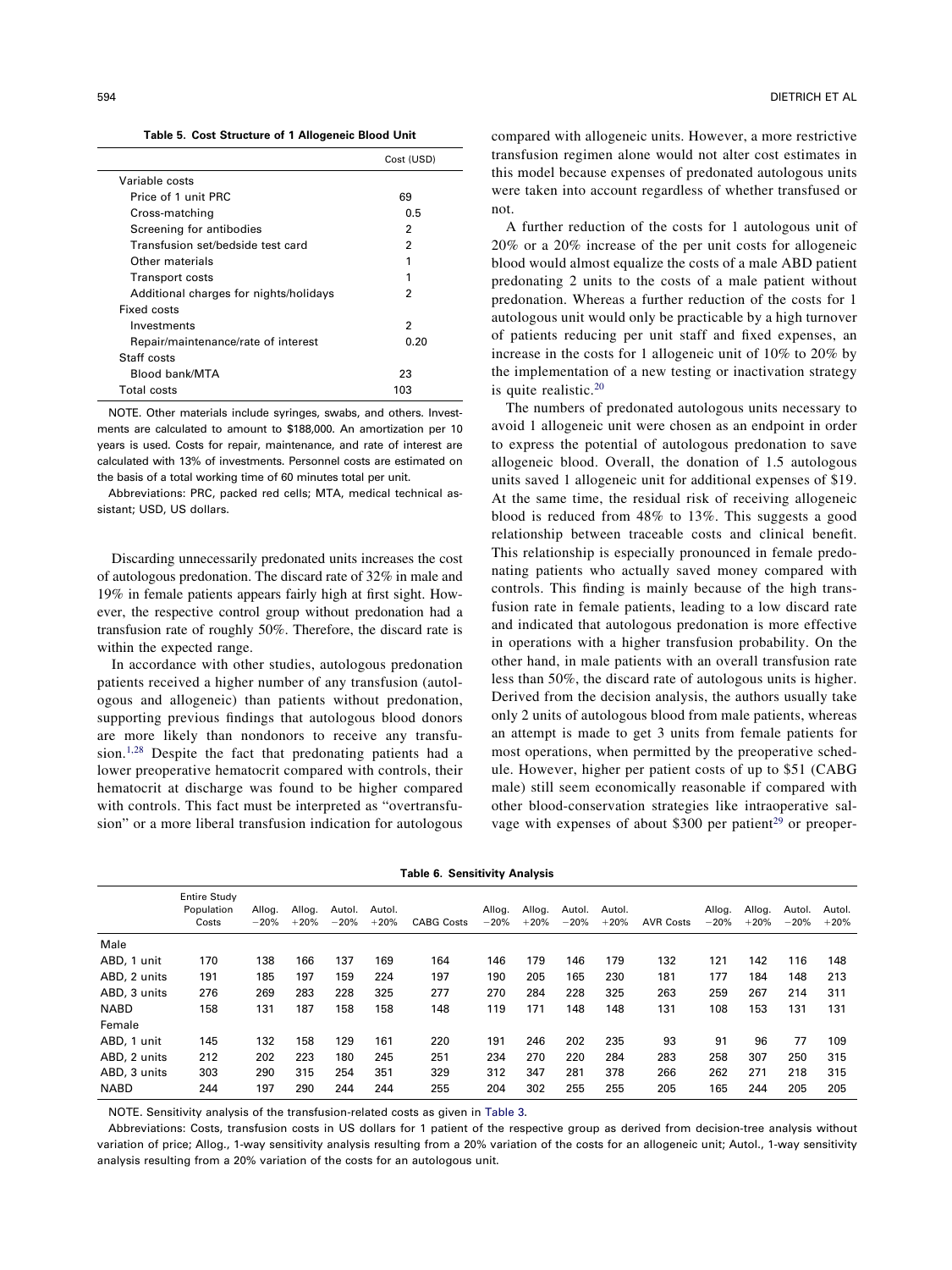<span id="page-6-0"></span>ative treatment with erythropoietin costing more than \$1,000 per patient[.30](#page-7-0)

This study is subject to several limitations. First, the data of the cost calculations are only applicable for the given organization in this department and cost structure of this country. Furthermore, because the authors applied the cost structure during the study period, the costs calculated are low compared with the current costs of transfusion. Because of new technology, the costs of allogeneic and autologous blood increased considerably during recent years.<sup>20</sup> Goodnough et al<sup>20</sup> calculated only the testing costs at between \$40 and \$50 per blood donation. However, the present study intended to give an impression of the cost relationship rather than to provide the current costs.

Second, patients undergoing ABD were younger, more likely to be male, and in favorable NYHA status as compared with patients without predonation. Therefore, patients with autologous predonation may have been less likely to receive allogeneic transfusion, contributing to lower per patient transfusion costs. To compensate for this potential selection bias, the patients were stratified for their preoperative risk. As shown in [Figure 1,](#page-2-0) the difference in transfu-

1. Dupuis JY, Bart B, Bryson G, et al: Transfusion practices among patients who did and did not predonate autologous blood before elective cardiac surgery. Can Med Assoc J 160:997-1002, 1999

2. Dzik WH, Fleisher AG, Ciavarella D, et al: Safety and efficacy of autologous blood donation before elective aortic valve operation. Ann Thorac Surg 54:1177-1181, 1992

3. Gandini G, Franchini M, Bertuzzo D, et al: Preoperative autologous blood donation by 1073 elderly patients undergoing elective surgery: A safe and effective practice. Transfusion 39:174-178, 1999

4. Waters JH, Lee JS, Klein E, et al: Preoperative autologous donation versus cell salvage in the avoidance of allogeneic transfusion in patients undergoing radical retropubic prostatectomy. Anesth Analg 98:537-542, 2004

5. Dodd RY: The risk of transfusion-transmitted infection. N Engl J Med 327:419-421, 1992

6. Etchason J, Petz L, Keeler E, et al: The cost-effectiveness of preoperative autologous blood donations. N Engl J Med 332:719-724, 1995

7. Birkmeyer JD, Aubuchon JP, Littenberg B, et al: Cost-effectiveness of preoperative autologous donation in coronary artery bypass grafting. Ann Thorac Surg 57:161-169, 1994

8. Brecher ME, Goodnough LT: The rise and fall of preoperative autologous blood donation. Transfusion 41:1459-1462, 2001

9. Chelemer SB, Prato BS, Cox PM Jr, et al: Association of bacterial infection and red blood cell transfusion after coronary artery bypass surgery. Ann Thorac Surg 73:138-142, 2002

10. Kuehnert MJ, Roth VR, Haley NR, et al: Transfusion-transmitted bacterial infection in the United States, 1998 through 2000. Transfusion 41:1493-1499, 2001

11. Leal-Noval SR, Rincon-Ferrari MD, Garcia-Curiel A, et al: Transfusion of blood components and postoperative infection in patients undergoing cardiac surgery. Chest 119:1461-1468, 2001

12. Murphy PJ, Connery C, Hicks GL, et al: Homologous blood transfusion as a risk factor for postoperative infection after coronary artery bypass graft operations. J Thorac Cardiovasc Surg 104:1092-1099, 1992

13. Sonnenberg FA, Gregory P, Yomtovian R, et al: The costeffectiveness of autologous transfusion revisited: Implications of an increased risk of bacterial infection with allogeneic transfusion. Transfusion 39:808-817, 1999

sion requirement was statistically different regardless of the risk groups.

Third, this study covers a period of 5 years. Within this period, patient population, risk stratification of patients, surgical techniques, waiting time before operation, and transfusion medicine changed[.31-33](#page-7-0) At the present time, cardiac surgical patients have a higher risk profile and the transfusion trigger may be more restrictive. On the other hand, with many years of experience, the indication for ABD has expanded. Therefore, the present study gives a reliable overview over the clinical practice of autologous blood donation. A shorter observation period would not allow the collection of a sufficient number of patients.

In conclusion, the higher the probability of transfusion the better efficacy and cost-effectiveness of autologous predonation. Because cardiac surgery still remains a high-transfusion area, $34,35$  it offers ideal conditions for autologous blood donation. The fact that compared with other blood conservation strategies, lower costs are generated for saving 1 allogeneic unit shows that ABD remains a promising and cost-effective alternative in the attempt to reduce allogeneic blood transfusion in elective cardiac surgery.

### REFERENCES

14. Engoren MC, Habib RH, Zacharias A, et al: Effect of blood transfusion on long-term survival after cardiac operation. Ann Thorac Surg 74:1180-1186, 2002

15. Hebert PC, Wells G, Blajchman MA, et al: A multicenter, randomized, controlled clinical trial of transfusion requirements in critical care. N Engl J Med 340:409-417, 1999

16. Rao SV, Jollis JG, Harrington RA, et al: Relationship of blood transfusion and clinical outcomes in patients with acute coronary syndromes. JAMA 292:1555-1562, 2004

17. Spiess BD, Royston D, Levy JH, et al: Platelet transfusions during coronary artery bypass graft surgery are associated with serious adverse outcomes. Transfusion 44:1143-1148, 2004

18. Innerhofer P, Klingler A, Klimmer C, et al: Risk for postoperative infection after transfusion of white blood cell-filtered allogeneic or autologous blood components in orthopedic patients undergoing primary arthroplasty. Transfusion 45:103-110, 2005

19. Pealer LN, Marfin AA, Petersen LR, et al: Transmission of West Nile virus through blood transfusion in the United States in 2002. N Engl J Med 349:1236-1245, 2003

20. Goodnough LT, Shander A, Brecher ME: Transfusion medicine: Looking to the future. Lancet 361:161-169, 2003

21. Higgins TL, Estafanous FG, Loop FD, et al: Stratification of morbidity and mortality outcome by preoperative risk factors in coronary artery bypass patients. A clinical severity score. JAMA 267:2344-2348, 1992

22. Singbartl G, Schleinzer W: Cost analysis of autologous transfusion methods—a study of 5,017 patients. Anaesthesiol Intensivmed Notfallmed Schmerzther 34:350-358, 1999

23. D'Ambra MN, Gray RJ, Hillman R, et al: Effect of recombinant human erythropoietin on transfusion risk in coronary bypass patients. Ann Thorac Surg 64:1686-1693, 1997

24. Kyo S, Omoto R, Hirashima K, et al: Effect of human recombinant erythropoietin on reduction of homologous blood transfusion in open-heart surgery—A Japanese multicenter study. Circulation 86:413-418, 1992

25. Weiskopf RB: Hemodilution and candles. Anesthesiology 97: 773-775, 2002

26. Sedrakyan A, Treasure T, Elefteriades JA: Effect of aprotinin on clinical outcomes in coronary artery bypass graft surgery: A systematic